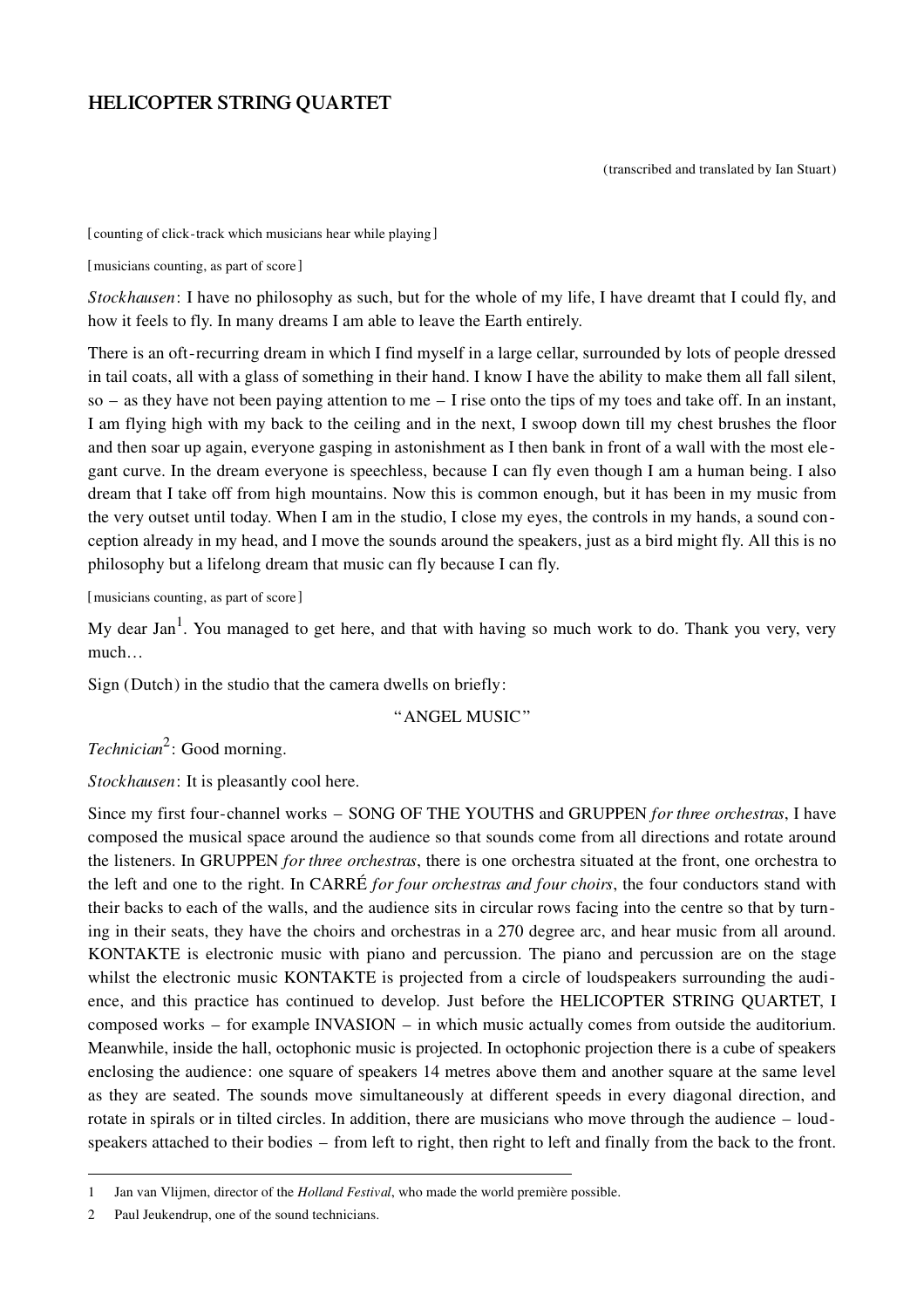This work – INVASION – which lasts 70 minutes, is the first one to use space outside the auditorium as musical space.

And now, there is this piece that literally flies in the air. Increasingly, I would like to use not only the space of a particular place, town or country, but of the whole planet, using visual and acoustic relay, as well as the space we can access in flying machines. This leads to the understanding that music can come from any place that musicians can be and that through technology, that space can be brought into our own space.

# [English passages]

## *Is this the first string quartet you have ever composed?*

*Stock hausen*: Yes, and probably the last! It is just that I have never written anything for a classical formation. It is, actually, an eighteenth century prototype, along with solo concertos and symphonies which, in their composition, performance practice and particularly in their form, characterise a definite epoch. Although I am a pianist, I have never written a piano concerto and declined all requests for violin concertos, piano concertos, symphonies in any case, and string quartets. But this string quartet is the result of a dream. I was sent the commission, and said, "Never!" but then I dreamed it and every thing changed, because it was conceived with the notion that all four musicians were flying in the air in a quite different performance space. The people in the auditorium can but imagine that the four of them are **actually** up in flying machines. In the future, it might be in machines that can travel much further away.

# [English passages]

This must be technically as rehearsed as though it were a flight to the moon. Do not fool yourselves into thinking that, on the 25th, all twelve radio mikes will work if we have not rehearsed with them. That would be extremely dangerous and result in total disgrace, just as if a space rocket had not taken off. We must be able to get to Deelen<sup>1</sup>, or wherever else we have to go, and test the equipment in a helicopter. If there is not the money to test in all four at once, then we must use one and swap the equipment around. They even tell me that the helicopters at Deelen are a different model than those which are to be used in the performance. I said, "Take care! If the turbines are too loud, all we are going to hear is a *Bzzzzz* and not the rotor blades."

In the dream, I saw the musicians playing, and  $-$  in my mind, as though with multiple vision  $-$  I could keep them all in view at the same time, even though they were in different helicopters. Similarly, on the four monitor screens in the hall, or rather columns of screens, as well as in the public square, where there are also stacks of screens, you can see the image of each performer multiplied, as is sometimes done in big shop windows. At the 1970 World Fair, I remember seeing large numbers of screens stacked on top of each other. Because all the images are identical, you get a quite different effect and can actually see more clearly what is happening. It leaves a very clear impression. I never told anyone about my dream. It seemed so bizarre to me that I kept it to myself, not mentioning it in case people would consider me mad  $-$  not even to those I live with, which normally I always do.

## [English passages]

The musicians wear headphones and clearly hear, " $10, 9, 8, 7, 6, 5, 4, 3, 2, 1, GO$ " and then the click-track starts and they play for 18 minutes – actually to be precise – 18 minutes and 36 seconds. They play synchronously as they all hear a click-track, and then comes the descent which lasts two or three minutes. This is composed in a similar way to the descent of the helicopters. Here you can see the top line, the second, third and fourth. You see that each of the musicians is shown in a different colour and that is for a special reason. The whole score is drawn in four colours  $-1$  will show you this page, for example. There you see the first violin, second violin, the first in red, the second in blue. The viola is in green and the 'cello in orange.

1 Home base of the *Grashoppers* helicopter stunt team (of the Netherlands Royal Air Force) which participated in the world première of the HELICOPTER STRING QUARTET.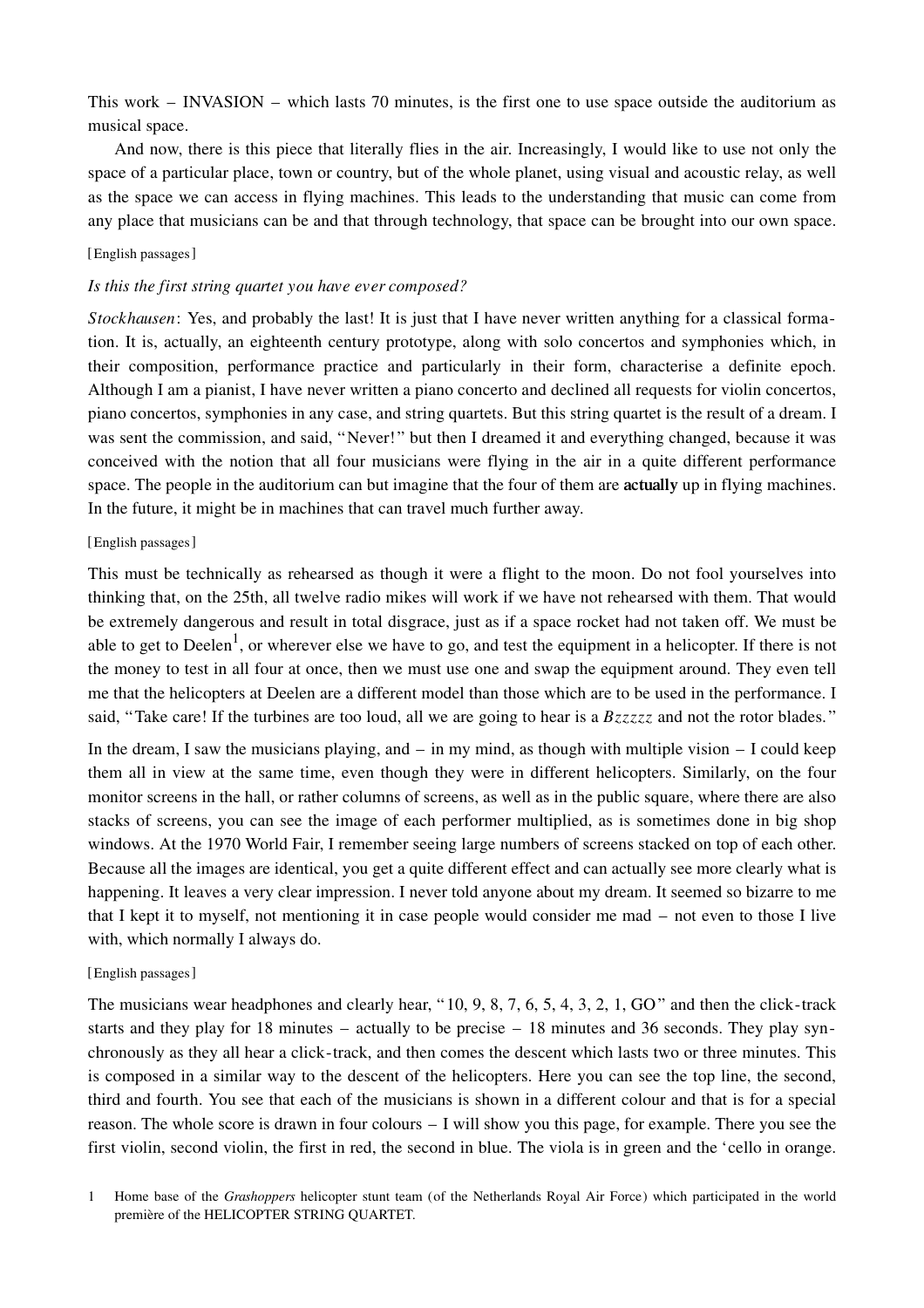The coloured lines cross from one staff to another and that is what they play and how I composed it. Here you see the "flight paths" of the notes, so to speak, as they slide in glissando through the "airspace" of different octaves. Down here you see the disentangled lines where each musician stays on his own staff, but if you analyse this up here you will find the same as down here.

# [English passages]

I want to link space with the orchestral musician in such a way that his role is no longer the traditional one, where there is a violinist on a chair in front of a music stand; instead, there is a violin player, but the acoustic in which he plays is in a completely different space and has nothing whatever to do with the concert hall. No one knows at present how to achieve this. Ideally, of course, the roof of the concert hall would open and, looking up into the starry night sky, you would suddenly see four helicopters circling overhead, and you would be informed by the president in this theatre piece that there is a string quartet up there.

And then, one day the following happened. I was working daily at the *WDR Studio for Electronic Music* in Cologne. In the studio there is a window that is 10 metres wide, facing east. Outside, about 150 yards away, the Rhine flows by, and and on its banks are some buildings connected with the port. Suddenly, Kathinka Pas veer, who was with me in the studio along with Suzanne Stephens and two technicians, said, "Look over there!" Flying into view from the left appeared a green helicopter, closely followed by a second, third and fourth in close sequence. They flew right past the window out over the Rhine and out of view to the right. I said, "That is a sign from heaven. No one is going to explain that away to me." The two of them were exclaiming, "Just look at that! Incredible! Exactly four of them!" That was an extra-ordinary, or how shall I put it: not an irrational, but a supra-rational confirmation that something was afoot. But we still cannot explain something like that.

I lay awake half of last night pondering what other possibilities might exist for this displacement of musicians in space and the craziest ideas presented themselves to me. For example, ever since I was a child I have loved bees, and my uncle had many hives. I find the sound of lots of bees buzzing together quite magical. Above all, it never stays the same. I imagined a musician sitting in a large wire basket full of bees, but then I thought, he cannot sit amongst the bees because they will sting his hands and he will not be able to play. But then: last night in my dream, there was a technician with a special spray and he sprayed the musician's hands so that he would not be stung, and could carry on playing. I have had many "retrospective" dreams like this on account of the HELICOPTER STRING QUARTET that we are going to rehearse today.

Increasingly often I dream of ways of incorporating into my music sound events that you will not find in instrumental, vocal nor electronic music.

 $1... 2... 4... 5... 9... 12...$  good! 12, 15, 12, 9 are the totals of the digits in the helicopter numbers: 390, 465, 453, 324. If you add up the digits of those numbers you get 12, 15, 12, 9. That's wonderful: 4 to 5 to 4 to 3.

Good morning, Bart<sup>1</sup>.

*Bart Mesman*: Good morning, Stockhausen.

*Stock hau sen*: How are you?

*Bart Mesman*: Fine.

*Stockhausen*: That's good. It all looks marvellous.

[ speaks in English to the helicopter pilots]

<sup>1</sup> Bart Mesman, one of the sound technicians.

<sup>2</sup> Stephan Müller, photographer.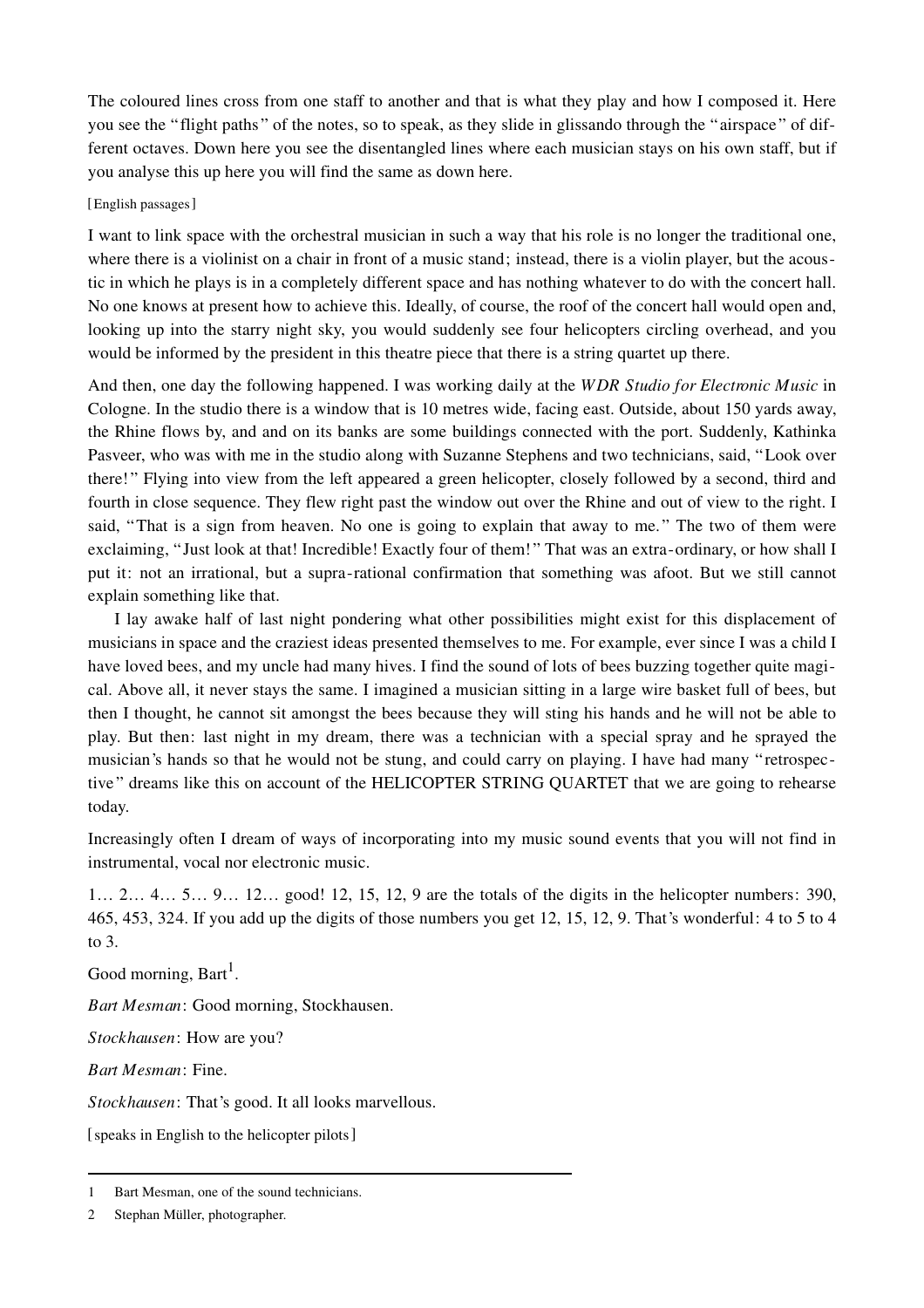Good morning, Stefan<sup>1</sup>. I must explain to you what is going on. Come over here. The idea is as follows. There is not much more time left before they take off. In each helicopter there is a video camera. Over there sits the musician with his music stand. These are all very important pieces of equipment. Every musician wears tight-fitting closed headphones which you can see over there. Through these he can hear a transmitted click-track that keeps all four musicians in time. He will also hear what feeds through this small mixing desk, which is the next important piece of equipment. He hears his own voice as well as the sound of his instrument picked up by the small microphone mounted on his instrument. A technician, who is sitting behind the pilot and facing the musician, controls the balance using the controls on the desk. He/she adjusts the mix when the musician says he needs to hear more of his instrument or more of his voice. What the musician hears on his headphones I also pick up on my mixing desk in the concert hall. So, that is important... that is also important. His headphones are important, as is the contact mike mounted on his instrument which you cannot see yet, of course. Next thing: this is the microphone which was chosen – after many experiments – to pick up the sound of the rotor blades. It was tested there, then here, then there and finally fixed here. That is the best position we found.

For forty-five years, I have been trying more and more to incorporate every thing audible in life into my music. It is a dream of mine – to turn the whole world into music. Any way, it has got to work.

Good morning Oliver (Last). They let you in all right? You were on the list. You look pale – have you had a touch of something? A cold? Look! The sun is up there!

#### [English passages]

Up here you see four staves and underneath four more staves. Written in black notes in the upper ones, you see what I call the formulas or the beginning part of the formulas, a so-called "limb." I will sing what is written here from  $0"$ –23.8" (metronome mark 50.5), but faster than it should be and transposed down for my voice... [sings]. That is the top melody. The second goes... [sings] and the third one... [sings]. That is how the melodies begin. I then decided to do the following. Starting from the first note in the top melody, I drew a line in red to a small "limb" in the third melody and then back to the first one, then to a note in the second, back to the first, then down to the second melody again, and so on. The second colour is blue. I started with the first note in the second melody, then the line travels to a note in the first one, then to two notes in the third melody, and then to the top one, to the second, back to the top, to the second, to the top, to the second, to the top, then to the second melody again. The third part is marked in green and travels from the first note of the third melody to the second note of the top melody, comes back to its own melody, goes up to the top again etc. That is the green line. The fourth part is marked in orange and travels to the notes that I have left open. It has no formula of its own, but traces notes in the other three melodies. That then is the orange line.

## [English passages]

It is a bit like a modern toy you have been given for Christmas and you have no idea whether it works – it crackles and hisses. Poor Graham is still playing!

#### [English passages]

They had to learn – and this was the main thing – how the three melodies or formulas should be prepared and listened to: each musician had to first understand how his part fit into the whole polyphonic weave. That took quite a while. Now they have reached the point that they know exactly who is taking over their line and they make the relevant crescendos and accelerandos in the tremolos. The tremolos are now very differentiated from each other where initially they all sounded the same... and now they go... the latter with accelerando and ritardando in each note!

I have to get used to the fact that the timbres and rhythms of the rotor blades are constantly mixing with those of the instruments, and today I learnt something that I had not fore seen. From time to time, improvising, I can raise the signal level of the four sets of rotor blades without swamping the instruments at all. It is